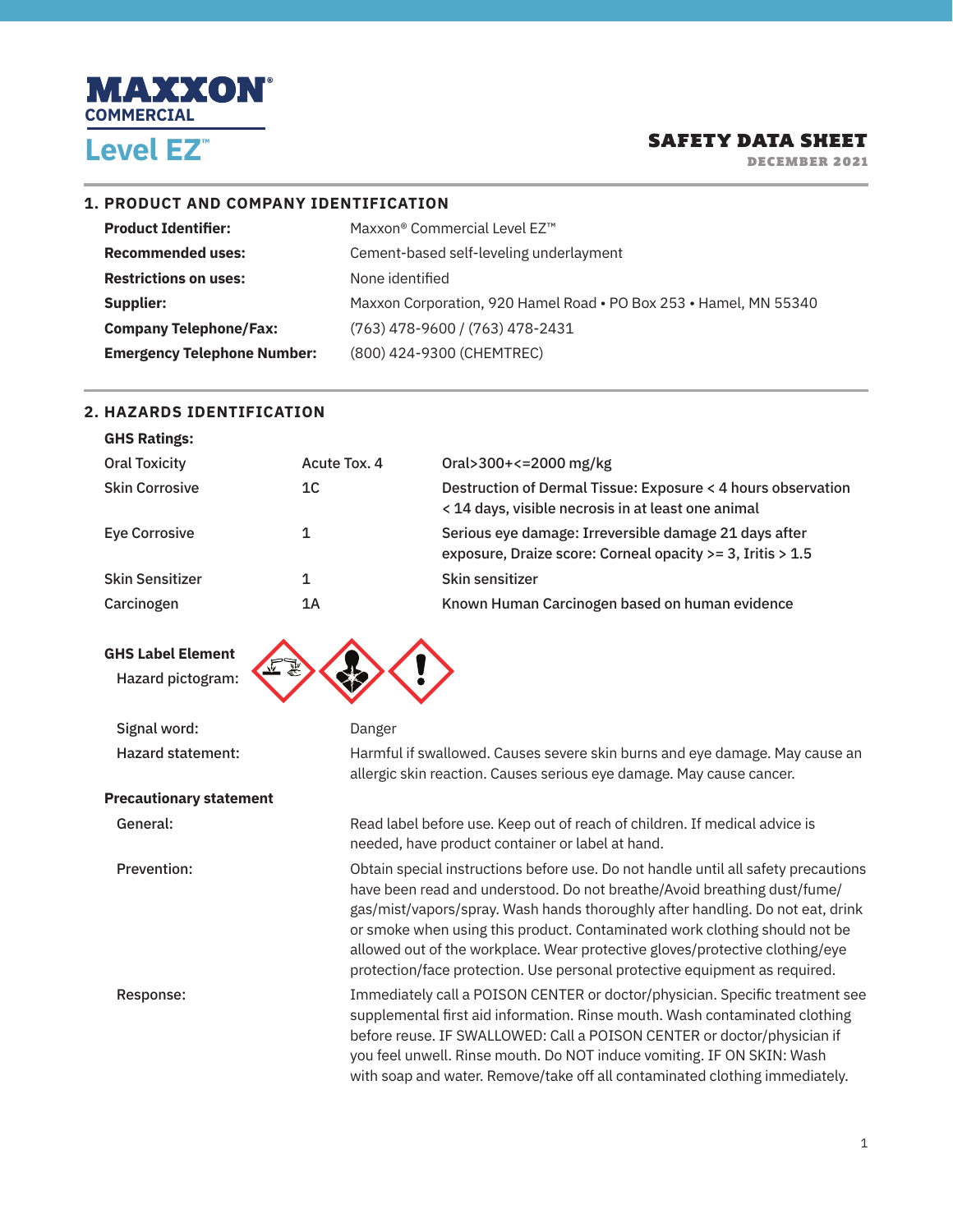

DECEMBER 2021

#### **2. HAZARDS IDENTIFICATION** *Continued*

|           | Rinse skin with water/shower. IF INHALED: Remove victim to fresh air and keep<br>at rest in a position comfortable for breathing. IF IN EYES: Rinse continuously<br>with water for several minutes. Remove contact lenses if present and easy to do<br>so - continue rinsing. If exposed or concerned: Get medical advice/attention. If<br>skin irritation or a rash occurs, get medical advice/attention. |
|-----------|------------------------------------------------------------------------------------------------------------------------------------------------------------------------------------------------------------------------------------------------------------------------------------------------------------------------------------------------------------------------------------------------------------|
| Storage:  | Store locked up. Store in a well-ventilated place. Protect from moisture.                                                                                                                                                                                                                                                                                                                                  |
| Disposal: | Dispose of contents/container in accordance with local/regional/national/<br>international regulations. Manufacturer/supplier or the competent authority to<br>specify whether disposal requirements apply to contents, container or both.                                                                                                                                                                 |

#### **3. COMPOSITION/INFORMATION ON INGREDIENTS**

| <b>COMPONENTS</b>      | CAS#       | <b>PERCENT</b> |
|------------------------|------------|----------------|
| <b>Ouartz</b>          | 14808-60-7 | 40%-50%        |
| Limestone              | 1317-65-3  | 10%-20%        |
| <b>Portland Cement</b> | 65997-15-1 | 5%-10%         |

Product based on cement and mineral filler.

 There are no additional ingredients present which, within the current knowledge of the supplier and in the concentrations applicable, are classified as hazardous to health or the environment and hence not require reporting in this section.

| <b>4. FIRST AID MEASURES</b> |                                                                                                                                                                                  |
|------------------------------|----------------------------------------------------------------------------------------------------------------------------------------------------------------------------------|
| <b>Inhalation:</b>           | Supply fresh air. If required, provide artificial respiration by qualified medical<br>personnel. Keep patient warm. Consult doctor if symptoms persist.                          |
| <b>Eye Contact:</b>          | Remove contact lenses if worn. Rinse opened eye for 20-30 minutes under<br>running water. If symptoms persist, consult a doctor.                                                 |
| <b>Skin Contact:</b>         | Remove all contaminated clothing. Immediately wash affected skin with<br>lukewarm water and soap, rinse thoroughly (20 min.). If skin irritation continues,<br>consult a doctor. |
| <b>Ingestion:</b>            | Rinse mouth and drink plenty of water. Do not induce vomiting. Call for medical<br>help immediately.                                                                             |
| <b>Notes to physician:</b>   | Treat symptomatically.                                                                                                                                                           |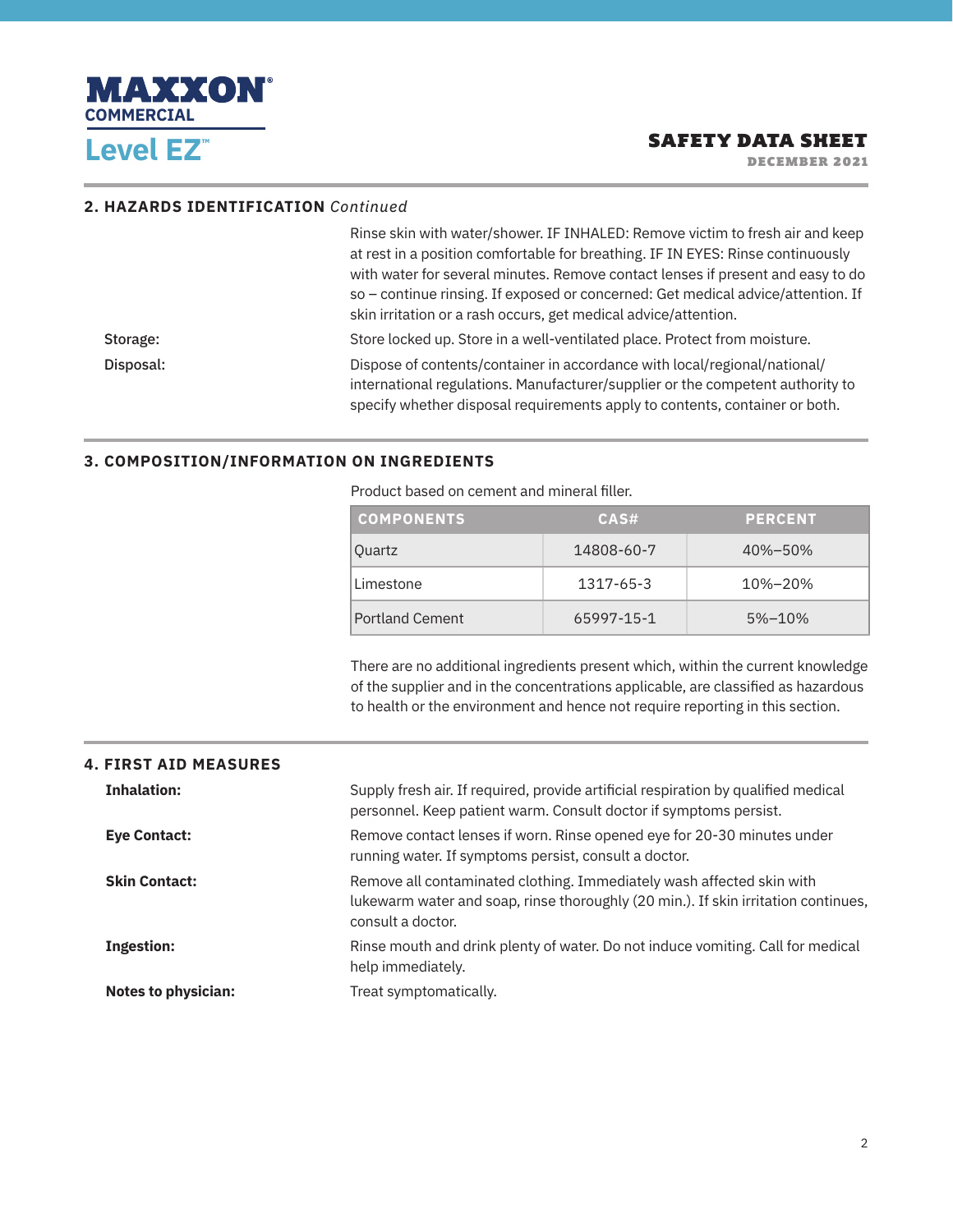

DECEMBER 2021

#### **5. FIRE FIGHTING MEASURES**

| <b>Flammable Limits:</b>        | Not flammable under normal conditions. Contact with water may cause<br>hydration, and formation of caustic alkaline material. |
|---------------------------------|-------------------------------------------------------------------------------------------------------------------------------|
| Suitable extinguishing media:   | Carbon Dioxide (CO2), Dry Chemical, Alcohol Resistant Foam,<br>DO NOT USE WATER.                                              |
| <b>Specific hazards arising</b> |                                                                                                                               |
| from the product:               | Carbon Oxides, Sulphur Oxides, Calcium Oxides, Aldehydes                                                                      |
| <b>Advice for Firefighters:</b> | Wear self-contained respiratory protective device and other proper<br>protective equipment.                                   |
| <b>Fire Damage:</b>             | Dispose of fire debris and contaminated fire fighting media in accordance<br>with official regulations.                       |

#### **6. ACCIDENTAL RELEASE MEASURES**

**Requirements to be met by** 

j.

| <b>Personal precautions,</b><br>protective equipment and |                                                                                                                                                                                                                                           |
|----------------------------------------------------------|-------------------------------------------------------------------------------------------------------------------------------------------------------------------------------------------------------------------------------------------|
| emergency procedures:                                    | Avoid dust formation. Do not breathe dust. Avoid contact with skin, eyes and<br>clothing. Remove all non-essential people from the affected area. Ensure<br>adequate ventilation. Wear protective equipment.                              |
| <b>Environmental precautions:</b>                        | Do not allow to enter into sewers/surface or ground water. Prevent seepage into<br>sewage system, work pits and cellars.                                                                                                                  |
| <b>Methods and materials for</b>                         |                                                                                                                                                                                                                                           |
| containment and cleaning up:                             | Ensure adequate ventilation, pick up and arrange disposal without creating<br>dust. Dispose of the collected material according to regulations.                                                                                           |
| <b>Reference to other sections:</b>                      | For personal protection, see Section 8. For disposal information, see Section 13.                                                                                                                                                         |
| <b>7. HANDLING AND STORAGE</b>                           |                                                                                                                                                                                                                                           |
| <b>Precautions for safe handling:</b>                    | Avoid formation of respirable particles. Do not breath vapors/dust. Do not<br>get in eyes, on skin, or on clothing. Ensure good ventilation/exhaustions at<br>the workplace. Make sure that all applicable workplace limits are observed. |
| <b>Conditions for safe storage,</b>                      |                                                                                                                                                                                                                                           |

**including any incompatibilities:** Store in cool, dry conditions in well-sealed receptacles. Keep receptacle tightly sealed. Store in dry conditions. Protect from humidity and water. Storage temperature 50° - 122° F (10° - 50° C). Do not store together with oxidizing and acidic materials.

**Storerooms and Receptacles:** Observe all local and national regulations for storage of water polluting products.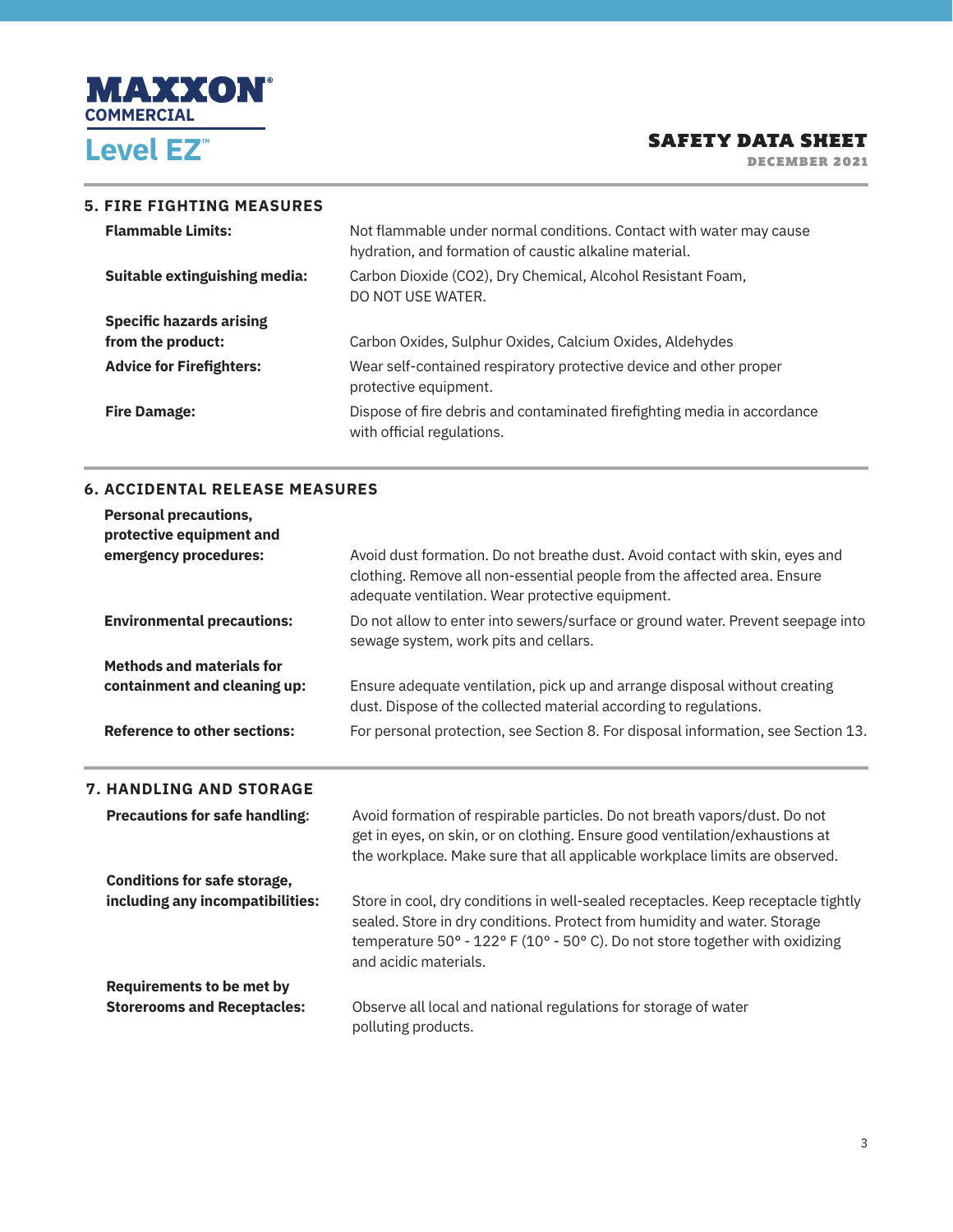

DECEMBER 2021

## **8. EXPOSURE CONTROLS / PERSONAL PROTECTION**

**Ingredients with limit values that require monitoring at the workplace:**

| <b>CHEMICAL NAME/</b><br>CAS NO.     | <b>OSHA EXPOSURE</b><br><b>LIMITS</b>                                                    | <b>ACGIH EXPOSURE</b><br><b>LIMITS</b>                                                                              | <b>OTHER EXPOSURE</b><br><b>LIMITS</b>                               |
|--------------------------------------|------------------------------------------------------------------------------------------|---------------------------------------------------------------------------------------------------------------------|----------------------------------------------------------------------|
| Ouartz 14808-60-7                    | Not Established                                                                          | 0.025 mg/m3 TWA<br>(respirable fraction)                                                                            | NIOSH: 0.05 mg/m3 TWA<br>(respirable dust)                           |
| Limestone<br>1317-65-3               | $15 \text{ mg/m}$ 3 (TWA)<br>(total dust)<br>$5$ mg/m $3$ (TWA)<br>(respirable fraction) | Not Established                                                                                                     | NIOSH: 10 mg/m3 TWA<br>(total dust) 5 mg/m3 TWA<br>(respirable dust) |
| <b>Portland Cement</b><br>65997-15-1 | 15 mg/m3 (TWA)(total<br>dust) 5 mg/m3 (TWA)<br>(respirable fraction)                     | 1 mg/m3 TWA (particulate<br>matter containing no<br>asbestos and <1%<br>Crystalline Silica, respirable<br>fraction) | NIOSH: 10 mg/m3 TWA<br>(total dust) 5 mg/m3 TWA<br>(respirable dust) |

| <b>General Protective</b>             |                                                                                                                                                                                                                                                                                                                                                                                                                                                                                                                                                                                                                                                                                                                                                            |
|---------------------------------------|------------------------------------------------------------------------------------------------------------------------------------------------------------------------------------------------------------------------------------------------------------------------------------------------------------------------------------------------------------------------------------------------------------------------------------------------------------------------------------------------------------------------------------------------------------------------------------------------------------------------------------------------------------------------------------------------------------------------------------------------------------|
| and Hygienic Measure:                 | The usual precautionary measures are to be adhered to when handling<br>chemicals. Do not eat, drink, smoke or sniff while working. Keep away<br>foodstuffs, beverages and feed. Immediately remove all soiled and<br>contaminated clothing. Wash hands before breaks and at the end of work. Avoid<br>contact with the eyes and skin.                                                                                                                                                                                                                                                                                                                                                                                                                      |
| <b>Personal Protective Equipment:</b> |                                                                                                                                                                                                                                                                                                                                                                                                                                                                                                                                                                                                                                                                                                                                                            |
| Eye/face protection:                  | Safety glasses with side shields, goggles preferred.                                                                                                                                                                                                                                                                                                                                                                                                                                                                                                                                                                                                                                                                                                       |
| <b>Respiratory protection:</b>        | Use suitable respirator protective device in case of insufficient ventilation,<br>required if TLV exceeded. Use suitable respirator protective device when dust<br>and fumes is formed. NIOSH/MSHA respirator is advised.                                                                                                                                                                                                                                                                                                                                                                                                                                                                                                                                  |
| <b>Hand Protection:</b>               | Protective gloves: to avoid skin problems, the glove material has to be<br>impermeable and resistant to the product/the substance/the preparation.<br>Recommended glove material: Neoprene, butyl rubber gloves. NOTE: The<br>selection of the suitable gloves does not only depend on the material, but also<br>on the further marks of quality and varies from manufacturer to manufacturer<br>several substances, the resistance of the glove material cannot be calculated<br>in advance and has therefore to be checked prior to the application. Protective<br>gloves should be replaced at the first signs of wear. The exact break through<br>time has yet to be found out by the manufacturer of the protective gloves and<br>has to be observed. |
| <b>Skin and Body protection:</b>      | Choose body protection according to the amount and concentration of the<br>dangerous substance at the workplace. An eyewash and safety shower stations<br>should be available in the work area.                                                                                                                                                                                                                                                                                                                                                                                                                                                                                                                                                            |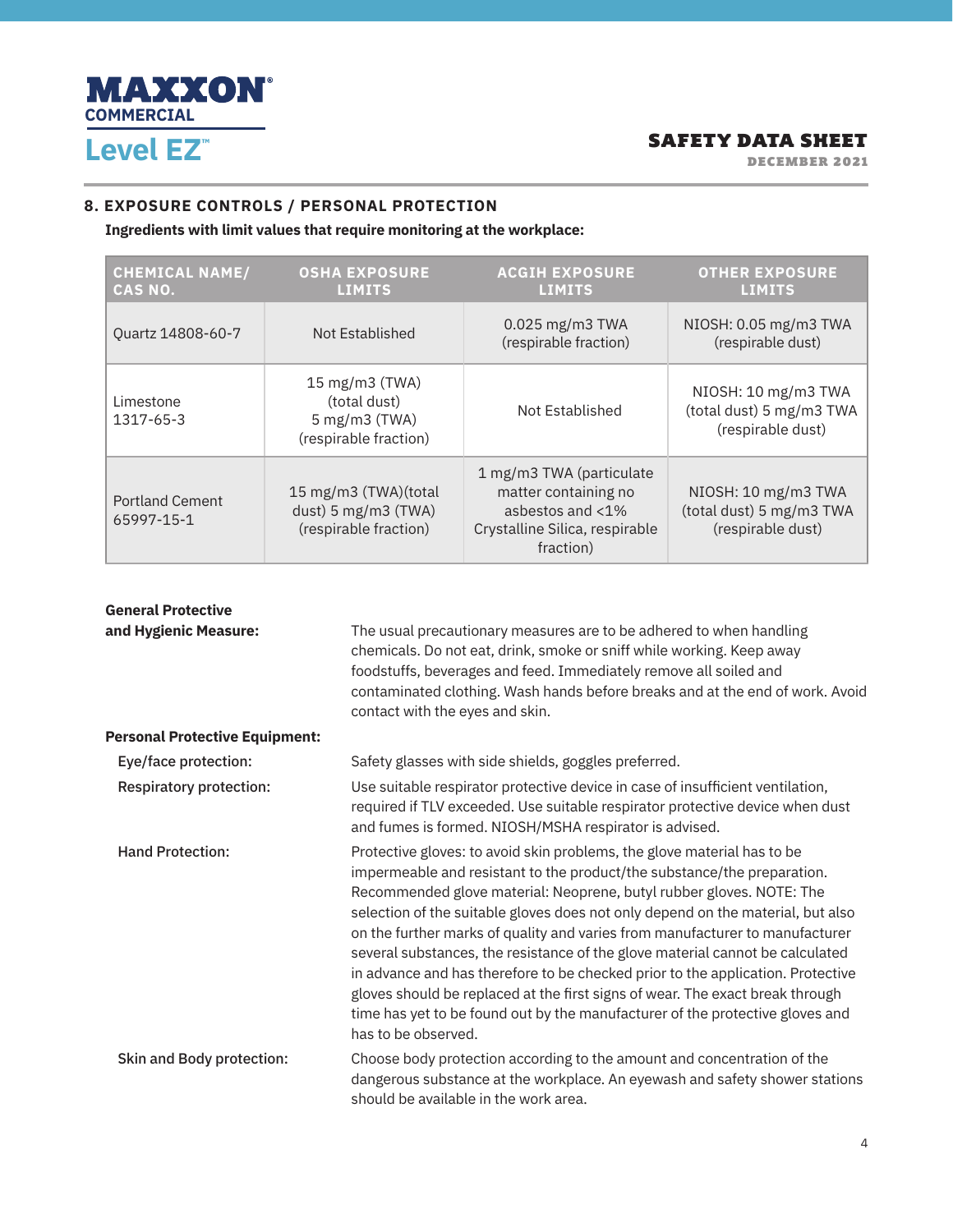

DECEMBER 2021

#### **9. PHYSICAL AND CHEMICAL PROPERTIES**

| <b>Physical state:</b>           | Powder         |
|----------------------------------|----------------|
| <b>Appearance/Color:</b>         | Gray           |
| Odor:                            | l ow           |
| <b>Solubility in water:</b>      | Not Tested     |
| <b>Boiling Point:</b>            | Not Applicable |
| <b>Melting Point:</b>            | Not Applicable |
| <b>Flash Point:</b>              | Not Applicable |
| <b>Flash Point:</b>              | Non Flammable  |
| <b>Autoignition temperature:</b> | Not Applicable |
| pH value (in water):             | $10 - 12$      |
| <b>VOC Concentration:</b>        | 0.O            |

#### **10. STABILITY AND REACTIVITY**

| <b>Reactivity:</b>                          | Stable under recommended storage conditions. Interaction with water may<br>cause hydration and formation of alkaline material. No decomposition if stored<br>and applied as directed. |
|---------------------------------------------|---------------------------------------------------------------------------------------------------------------------------------------------------------------------------------------|
| <b>Chemical stability:</b>                  | No decomposition if stored and applied as directed.                                                                                                                                   |
| <b>Hazardous decomposition</b><br>products: | No decomposition if stored and applied as directed.                                                                                                                                   |

#### **11. TOXICOLOGICAL INFORMATION**

| <b>Mixture Toxicity:</b> | Oral Toxicity LD50: 1,163 mg/kg                                                                                                                                                                                   |
|--------------------------|-------------------------------------------------------------------------------------------------------------------------------------------------------------------------------------------------------------------|
| <b>Routes of Entry:</b>  | No data available                                                                                                                                                                                                 |
| <b>Target Organs:</b>    | Eyes, Skin, Respiratory System                                                                                                                                                                                    |
| <b>Carcinogenicity:</b>  | The following chemicals comprise 0.1% or more of this mixture and are listed<br>and/or classified as carcinogens or potential carcinogens by NTP, IARC, OSHA<br>(mandatory listing), or ACGIH (optional listing). |

| <b>DESCRIPTION</b> | <b>CAS NUMBER</b> | <b>%WEIGHT</b> | <b>CARCINOGEN RATING</b>                                                                |
|--------------------|-------------------|----------------|-----------------------------------------------------------------------------------------|
| Ouartz             | 14808-60-7        | 40%-50%        | Ouartz: NIOSH: potential occupational carcinogen<br>IARC: Human carcinogen OSHA: Listed |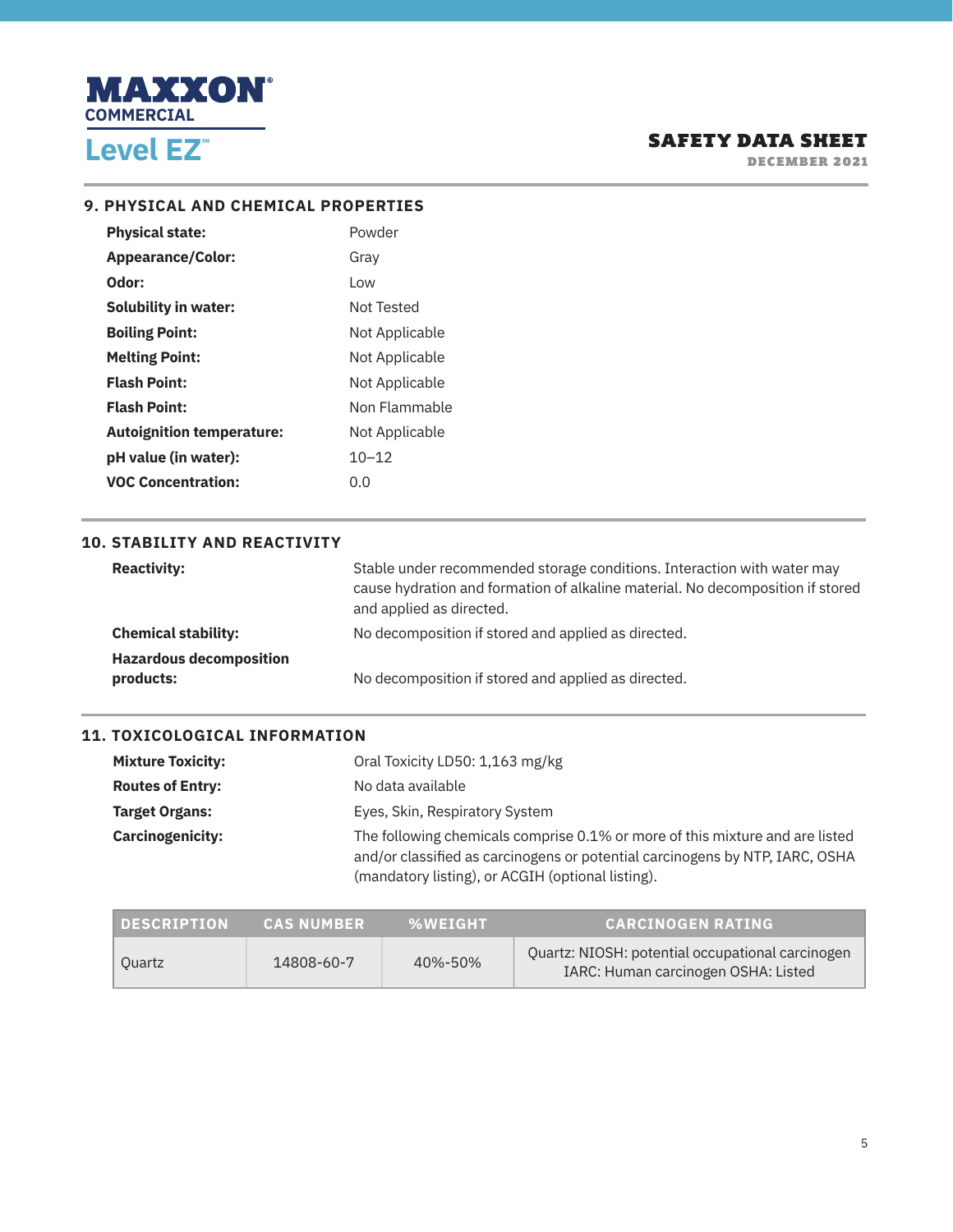

DECEMBER 2021

#### **12. ECOLOGICAL INFORMATION**

| <b>Persistence and</b>        |                                                                                                                                                                                                               |
|-------------------------------|---------------------------------------------------------------------------------------------------------------------------------------------------------------------------------------------------------------|
| <b>Degradability Product:</b> | No further relevant information available.                                                                                                                                                                    |
| <b>Bio Accumulative</b>       |                                                                                                                                                                                                               |
| <b>Potential Product:</b>     | No further relevant information available.                                                                                                                                                                    |
| <b>Mobility in Soil:</b>      | Product: Distribution among environmental compartments: No further relevant<br>information available.                                                                                                         |
|                               | Additional Ecological Information: German Hazard Water Class NWG: Do not allow undiluted product or large<br>quantities of it to reach ground water, water course or sewage system.                           |
| <b>Results of PBT and</b>     |                                                                                                                                                                                                               |
| <b>vPvB Assessment:</b>       | This mixture contains no substance considered to be persistent, bio<br>accumulating nor toxic (PBT). This mixture contains no substance considered<br>to be very persistent nor very bio accumulating (vPvB). |
| <b>Other adverse effects:</b> | Product: No further relevant information available.                                                                                                                                                           |
| Toxicity:                     | Component Ecotoxicity.                                                                                                                                                                                        |

#### **13. DISPOSAL CONSIDERATIONS**

| <b>Waste Disposal methods:</b> | The product should not be allowed to enter drains, water courses or the soil.              |
|--------------------------------|--------------------------------------------------------------------------------------------|
|                                | Do not contaminate ponds, waterways or ditches with the chemical or used                   |
|                                | container. Offer surplus and non-recyclable solutions to a licensed disposal               |
|                                | company. Send to a licensed waste management company.                                      |
| <b>Container Disposal:</b>     | Empty remaining contents, dispose of as unused product. Do not re-use empty<br>containers. |

# **14. TRANSPORTATION INFORMATION**

This product is not regulated for transportation under the U.S. DOT, Canadian TDG, IMDG, or IATA Regulations.

| <b>RCRA Hazard Class:</b>                            | Non-Hazardous |
|------------------------------------------------------|---------------|
| <b>USDOT (Domestic Surface):</b>                     | Not Regulated |
| <b>IMDG (Ocean)</b><br><b>Hazard Class/Division:</b> | Not Regulated |
| IATA/ICAO (Air)<br><b>Hazard Class/Division:</b>     | Not Regulated |
| TDS (Canada):                                        | Not Regulated |
| <b>UN Number:</b>                                    | Not Regulated |
|                                                      |               |